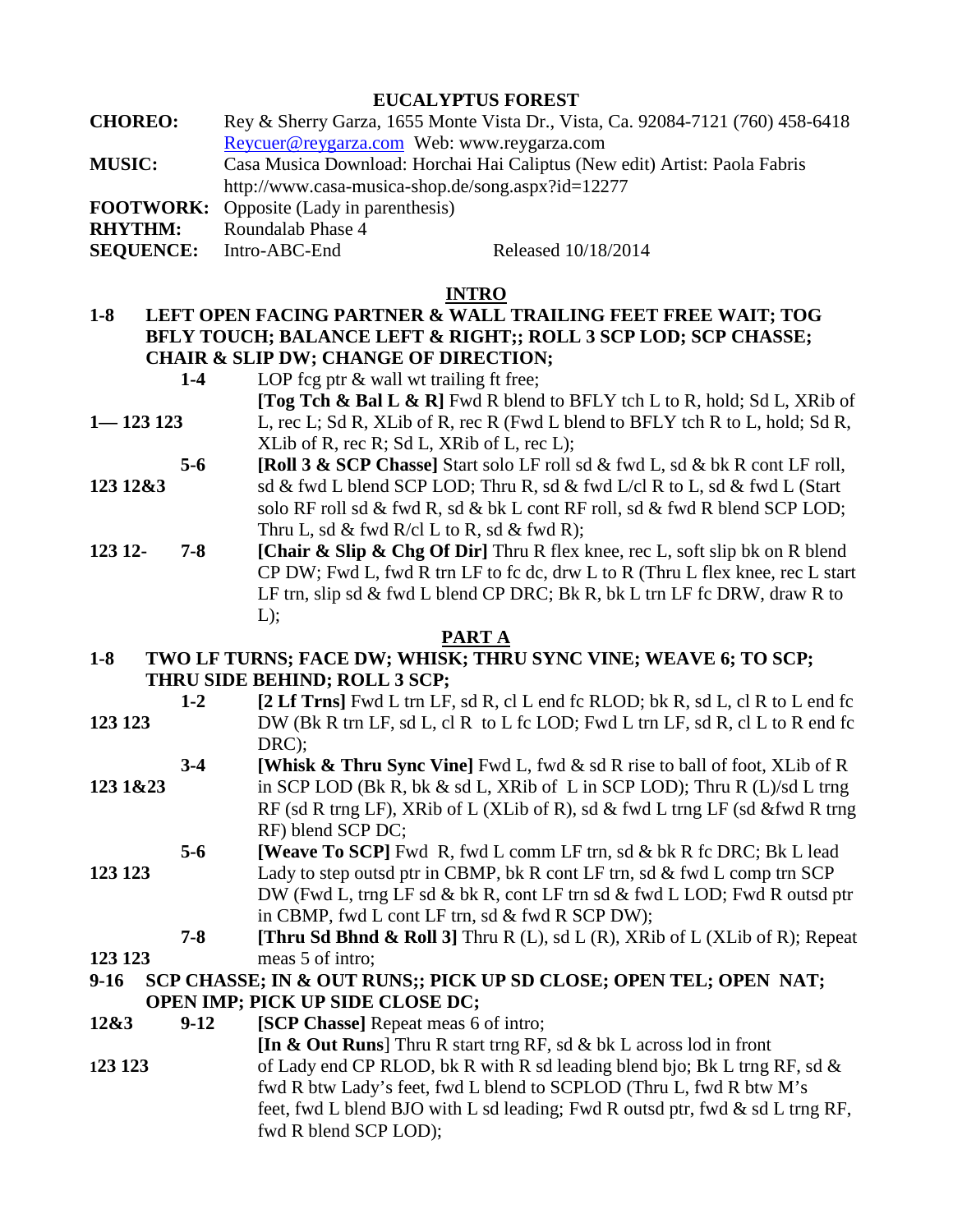# **EUCALYPTUS FOREST by: Rey & Sherry Garza page 2**

## **PART A CONTINUED**

- **[Pk Up Sd Cl]** Small thru R blend to CP LOD, sd L, cl R fc DC (Thru L **123** folding in front of Man fc RLOD, sd R, cl L to R fc DRW);
- **13-14 [Op Tel & Op Nat]** Fwd L start LF trn, sd R cont LF trn, sd & fwd L comp trn **123 123** SCP DW (Bk R start LF, cl L heel trn, sd & fwd R to SCP DW); Fwd R start RF trn, sd & back L, bk R end BJO DRC(Fwd L, fwd R btw M's feet, fwd L outside ptr end fcg DW in BJO);
	- **15-16 [Op Imp & Pk Up Sd Cl]** Bk L, cl R to L Piv LF on L heel chg wt to R, fwd & side L SCP DC (Fwd R outsd ptr, fwd & side L piv RF/rise & brush R to L, fwd & side R SCP DC); Repeat meas 12 of part A;

## **PART B**

## **1-9 DIAM TURN;;;; DRAG HES; BACK BACK LOCK BACK; OUTSIDE CHANGE SCP LOD; SCP CHASSE; CHAIR & EXTEND;**

**1-4** [Diam Trn] Fwd L trng LF on diag, cont LF trn sd R blend BJO, bk L; Stay in **123 123** BJO trng LF bk R, sd L, fwd R in BJO fcg DRW (Bk R trn LF, cont LF trn sd L **123 123** blend to BJO, fwd R; Stay in BJO fwd L, sd R, bk L in BJO end fcg DC); Repeat meas 1 & 2 of part B end fcg DC;; **5-6 [Drag Hes & Bk Bk Lk Bk]** Fwd L trng LF, sd R cont trn, draw L to R cont trn **12- 12&3** end BJO DRC (Bk R trng LF, sd L cont trn, draw R to L cont trn end BJO DW); Bk L, bk R/lk Lif of R, bk R (Fwd R, fwd L/lk Rib of L, fwd L);  **7-9 [Out Sd Chg SCP]** Bk L, bk R blend CP trng LF, sd & fwd L blend SCP LOD **123** (Fwd R outsd ptr, fwd L blend CP, fwd R blend SCP LOD); **[SCP Chasse & Chair Extend]** Repeat meas 5 of intro; In SCP lunge thru R, **123 1--** extend hips & upper body fwd, **-** (In SCP lunge thru L, extend hips & upper body fwd,  $-$ );

#### **PART C**

# **1-9 SYNC ROLL REV LOD; TWINKLE THRU REV; THRU FC CL; TWIRL VINE 3; PK UP SD CL; VIENNESE TURN;; FWD WALTZ; FWD & CHASSE SCP LOD; 1-2 [Sync Roll Rev]** Bk L, bk & sd R start 1 1/8 RF roll RLOD/fwd & sd L cont roll

| 12&3       |         | RF, sd R blend BFLY Wall (Bk R, bk & sd L start 1 1/8 LF roll RLOD/fwd &                  |
|------------|---------|-------------------------------------------------------------------------------------------|
|            |         | sd R cont roll LF, sd L blend BFLY COH);                                                  |
|            |         | [Twinkle Thru] Release trail hnds thru L RLOD, sd R, cl L to R (Release trail             |
| 123        |         | hnds thru R RLOD, sd L, cl R to L) SCP LOD;                                               |
|            | $3-4$   | <b>[Thru Fc Cl &amp; Twirl Vine 3]</b> Thru R, sd L, cl R to L; Lead lady to twirl RF     |
| 123 123    |         | under Lead hnds sd L, XRib of L, sd L fc SCP LOD (Thru L, sd R, cl L to R;                |
|            |         | Under lead hnds sd & fwd R start a full RF trn, fwd L cont trn, sd & bk R comp            |
|            |         | trn fc SCPLOD);                                                                           |
|            | $5 - 7$ | <b>[Pk Up Sd Cl &amp; Viennese Trn]</b> Repeat meas 12 of part A; Fwd L comm LF           |
| 123        |         | trn, sd R cont trn, XLif of R CP RLOD; Bk R trng LF, sd & fwd L cont trn                  |
| 123 123    |         | rising on L, cl R to L lead Lady to lk fc LOD (Bk R comm LF trn, sd L cont                |
|            |         | trn, cl R to L CP LOD; Fwd L trng LF, sd & bk R cont trn rising on R, lk Lif of           |
|            |         | R fc RLOD);                                                                               |
|            | $8-9$   | <b>[Fwd Waltz &amp; Fwd &amp; Chasse]</b> Fwd L with R sd lead, sd R, cl L (Bk R with L   |
| 123 12 & 3 |         | sd lead, sd L, cl R to L); Fwd R trn RF $\frac{1}{4}$ fc wall, sd L/cl R to L, sd & fwd L |
|            |         | blend SCP LOD (Bk L trn ¼ RF fc COH, sd R/cl L, sd & fwd R SCP LOD);                      |